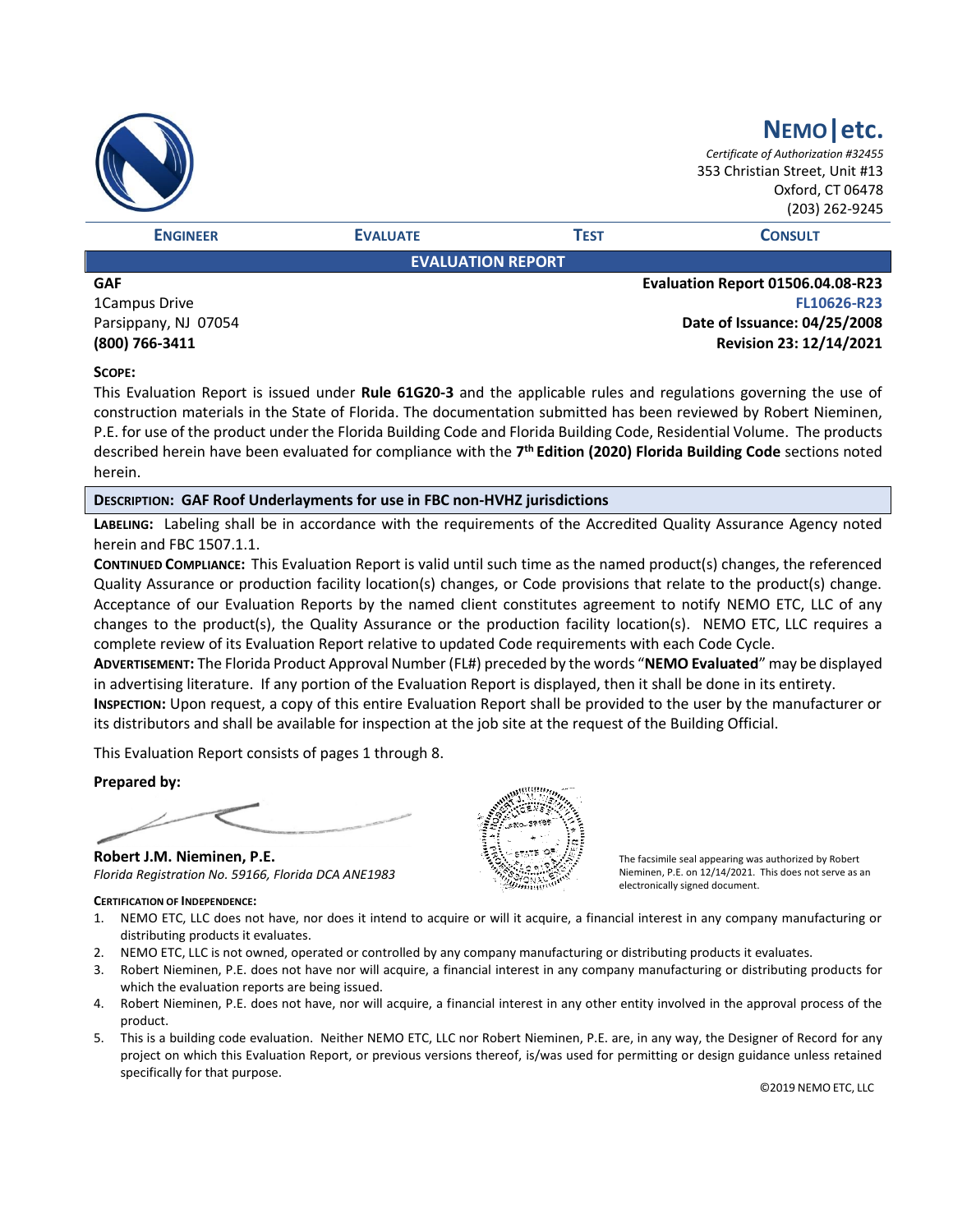

## **ROOFING COMPONENT EVALUATION:**

**1. SCOPE:**

**Product Category:** Roofing

**Sub-Category:** Underlayment

**Compliance Statement: GAF Roof Underlayments**, as produced by **GAF**, have demonstrated compliance with the following sections of the 7<sup>th</sup> Edition (2020) Florida Building Code through testing in accordance with the following Standards. Compliance is subject to the Installation Requirements and Limitations / Conditions of Use set forth herein.

| 2. | <b>STANDARDS:</b>                           |                               |                         |      |
|----|---------------------------------------------|-------------------------------|-------------------------|------|
|    | <b>Section</b>                              | <b>Property</b>               | <b>Standard</b>         | Year |
|    | 1504.3.1                                    | Wind resistance               | FM 4474                 | 2011 |
|    | 1507.1.1, 1507.2.4, 1507.2.9.2 / R905.1.1,  | Material standard             | <b>ASTM D1970</b>       | 2015 |
|    | R905.2.8.2                                  |                               |                         |      |
|    | 1507.1.1.1(2&3, Exception), 1507.1.1.1(5) / | <b>Tear Strength</b>          | <b>ASTM D4533</b>       | 2015 |
|    | R905.1.1.1(2&3, Exception), R905.1.1.1(5)   |                               |                         |      |
|    | 1507.1.1.1(2&3, Exception), 1507.1.1.1(5) / | Tensile strength              | <b>ASTM D5035</b>       | 2011 |
|    | R905.1.1.1(2&3, Exception), R905.1.1.1(5)   |                               |                         |      |
|    | 1507.1.1.1(5) / R905.1.1.1(5)               | Liquid water transmission     | ASTM D4869              | 2016 |
|    | 1507.1.1 / R905.1.1                         | Material standard             | ASTM D6757              | 2016 |
|    | 1507.3.3, R905.3.3                          | Material standard             | FRSA/TRI, Sixth Edition | 2018 |
|    | 1507.11.2                                   | Material standard             | ASTM D6164              | 2011 |
|    | <b>TAS 110</b>                              | <b>Accelerated Weathering</b> | ASTM D4798              | 2011 |

| 3. | <b>REFERENCES:</b>    |                                     |                         |          |
|----|-----------------------|-------------------------------------|-------------------------|----------|
|    | <b>Entity</b>         | <b>Examination</b>                  | Reference               | Date     |
|    | <b>ERD (TST6049)</b>  | ASTM D1623 & FRSA/TRI (Slippage)    | G34150.08.11            | 11/14/11 |
|    | ERD (TST6049)         | <b>ASTM D6164 (GA)</b>              | G40630.01.14-2B-R2      | 01/07/14 |
|    | ERD (TST6049)         | <b>ASTM D6164 (GA)</b>              | G46160.09.14-3A         | 09/09/14 |
|    | ERD (TST6049)         | <b>ASTM D1970 (GA)</b>              | GAF-SC13285.03.17-3     | 03/01/17 |
|    | <b>ERD (TST6049)</b>  | <b>ASTM D1970 (GA)</b>              | GAF-SC13285.03.17-4     | 03/01/17 |
|    | <b>ERD (TST6049)</b>  | <b>ASTM D1970 (GA)</b>              | GAF-SC13285.03.17-1     | 03/08/17 |
|    | <b>ERD (TST6049)</b>  | <b>ASTM D1970 (IN)</b>              | GAF-SC16440.12.17       | 12/31/17 |
|    | Intertek (TST1558)    | ASTM D4869 (Dadra, India)           | F8549.02-106-18         | 11/08/16 |
|    | <b>NEMO (TST6049)</b> | Physical Properties (ON)            | 4q-GAF-19-SSMBB-03.A    | 05/13/19 |
|    | <b>NEMO (TST6049)</b> | <b>ASTM D1623</b>                   | 4p-DOW-19-SSLAP-01.A-R2 | 10/01/19 |
|    | <b>NEMO (TST6049)</b> | <b>ASTM D1970</b>                   | 4j-FTS-20-SSUDL-01.A    | 12/01/20 |
|    | <b>NEMO (TST6049)</b> | <b>ASTM D1970</b>                   | 4j-GAF-20-SSUDL-01.A    | 12/22/20 |
|    | <b>NEMO (TST6049)</b> | ASTM D4798, TAS 103                 | 4j-GAF-20-SSUDL-02.A    | 03/15/21 |
|    | <b>NEMO (TST6049)</b> | ASTM D4798                          | 4j-FTS-21-SSUDL-02.A    | 06/09/21 |
|    | PRI (TST5878)         | <b>ASTM D226 (OK)</b>               | GAF-339-02-01           | 03/13/12 |
|    | <b>PRI (TST5878)</b>  | Wind Uplift                         | GAF-434-02-01           | 09/16/13 |
|    | PRI (TST5878)         | Wind Uplift                         | GAF-434-02-03           | 09/16/13 |
|    | PRI (TST5878)         | Wind Uplift                         | GAF-434-02-04           | 09/16/13 |
|    | <b>PRI (TST5878)</b>  | ASTM D4533 (various)                | GAF-818-02-01           | 12/05/17 |
|    | PRI (TST5878)         | <b>ASTM D1970 (AL)</b>              | MSA-047-02-01           | 04/11/18 |
|    | PRI (TST5878)         | ASTM D4533 (Dadra, India)           | GAF-847-02-01           | 06/04/18 |
|    | PRI (TST5878)         | ASTM D4533 (Dadra, India)           | GAF-914-02-01           | 04/10/19 |
|    | <b>PRI (TST5878)</b>  | ASTM D4533, D5035 (VA)              | 376T0012                | 07/15/19 |
|    | <b>PRI (TST5878)</b>  | ASTM D4533 (Parzai, India)          | 376T0018                | 07/31/19 |
|    | PRI (TST5878)         | ASTM D4533 (Umerkui Kilvani, India) | 376T0018                | 07/31/19 |
|    | PRI (TST5878)         | <b>ASTM D1970 (AR)</b>              | 376T0032                | 10/22/19 |
|    | PRI (TST5878)         | ASTM D4533 (Gujarat, India)         | 376T0058                | 02/18/20 |

*Certificate of Authorization #32455* **7**

**TH EDITION (2020) FBC NON-HVHZ EVALUATION FL10626-R23 GAF Roof Underlayments** 

**NEMO ETC, LLC**<br>**Evaluation Report 01506.04.08-R23 Certificate of Authorization #32455 Certificate of Authorization #32455 FL10626-R23 Page 2 of 8**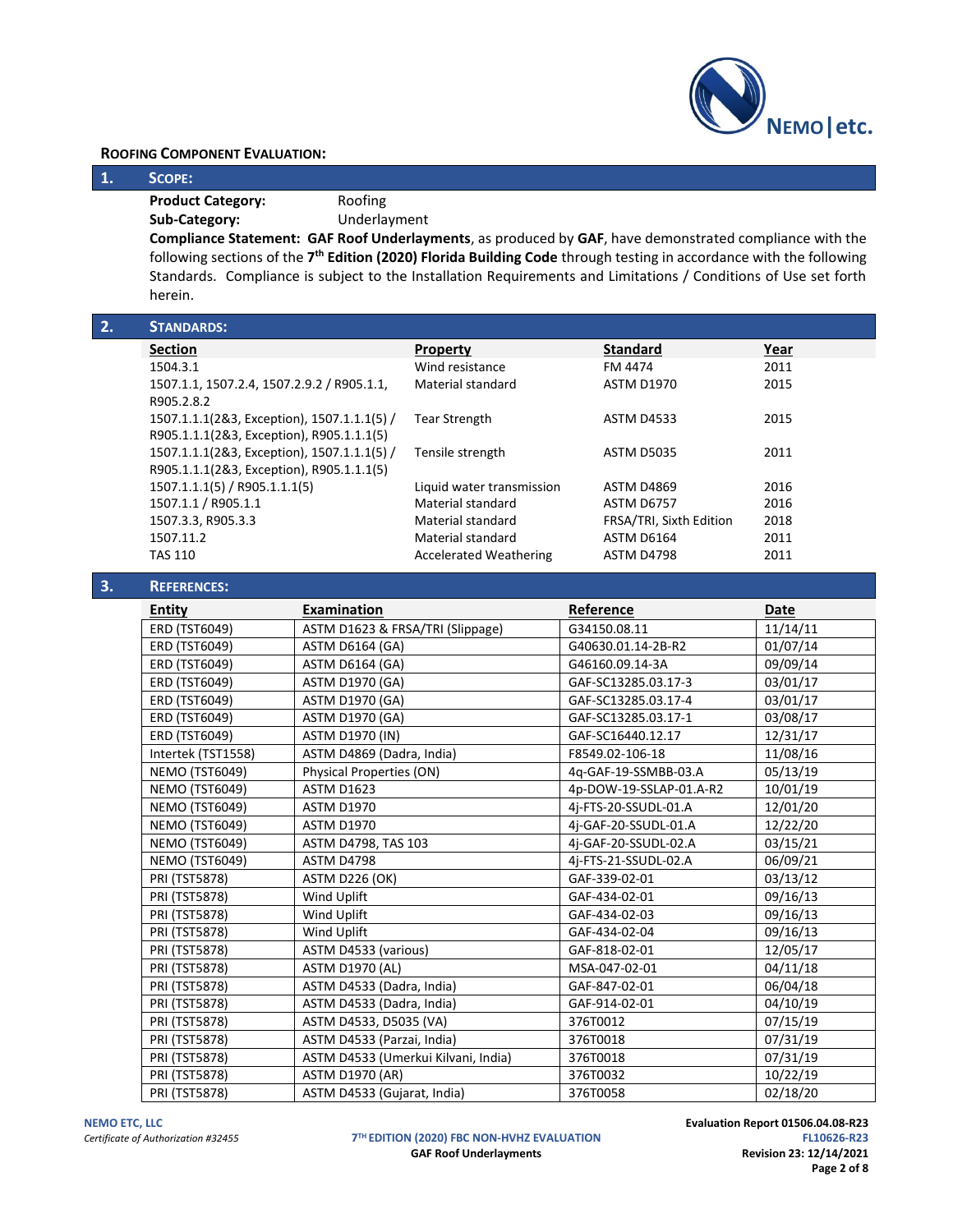

| <b>Entity</b>        | Examination                          | Reference                      | Date     |
|----------------------|--------------------------------------|--------------------------------|----------|
| <b>PRI (TST5878)</b> | ASTM D226 (S-CA)                     | 376T0054                       | 02/18/20 |
| <b>PRI (TST5878)</b> | ASTM D5035 (various)                 | 376T0103                       | 09/11/20 |
| <b>PRI (TST5878)</b> | ASTM D4533, D5035 (Rajasthan, India) | 376T0111                       | 12/22/20 |
| <b>PRI (TST5878)</b> | ASTM D4533, D5035 (Gujarat, India)   | 376T0113                       | 12/22/20 |
| <b>PRI (TST5878)</b> | ASTM D5035 (Gujarat, India)          | 376T0146                       | 03/11/21 |
| <b>PRI (TST5878)</b> | ASTM D4533, D5035 (Rajasthan, India) | 376T0161                       | 05/07/21 |
| <b>PRI (TST5878)</b> | ASTM D226, Type II                   | 376T0192                       | 09/16/21 |
| <b>NEMO</b>          | Traceability                         | <b>FBC Cross-Listing</b>       | 04/22/20 |
| <b>NEMO</b>          | Traceability                         | <b>FBC Cross-Listing</b>       | 04/08/21 |
| UL, LLC (QUA9625)    | <b>Quality Control</b>               | Service Confirmation (AL)      | 05/04/20 |
| UL, LLC (QUA9625)    | <b>Quality Control</b>               | Service Confirmation (various) | 06/10/21 |
| UL, LLC (QUA9625)    | <b>Quality Control</b>               | Florida BCIS                   | Current  |

| 4.   | <b>PRODUCT DESCRIPTION:</b>                                               |                                                                                             |                                                                                                                       |
|------|---------------------------------------------------------------------------|---------------------------------------------------------------------------------------------|-----------------------------------------------------------------------------------------------------------------------|
|      | Product                                                                   | <b>Material Standard</b>                                                                    | Plant(s)                                                                                                              |
| 4.1  | GAF Extended Dry-In Membrane                                              | <b>ASTM D1970</b>                                                                           | Langley, BC Canada                                                                                                    |
| 4.2  | Liberty™ SBS Self-Adhering Base/Ply<br>Sheet                              | <b>ASTM D1970</b>                                                                           | Mt. Vernon, IN<br>Savannah, GA                                                                                        |
| 4.3  | StormGuard® Film-Surfaced Leak Barrier                                    | ASTM D1970 (Table 1) <sup>1</sup>                                                           | Mt. Vernon, IN<br>Savannah, GA                                                                                        |
| 4.4  | WeatherWatch® Mineral-Surfaced Leak<br><b>Barrier</b>                     | <b>ASTM D1970</b>                                                                           | Arkadelphia, AR<br>Savannah, GA<br>Tuscaloosa, AL                                                                     |
| 4.5  | Deck-Armor <sup>™</sup> Premium Breathable Roof<br><b>Deck Protection</b> | 1507.1.1.1(2&3, Exception) /<br>R905.1.1.1(2&3, Exception)                                  | Dadra, India                                                                                                          |
| 4.6  | FeltBuster® Synthetic Roofing Felt                                        | 1507.1.1.1(2&3, Exception),<br>1507.1.1.1(5) / R905.1.1.1(2&3,<br>Exception), R905.1.1.1(5) | Dadra, India<br>Gujarat, India<br>(CPP) Rajasthan, India<br>(MIP) Rajasthan, India<br>Richmond, VA<br>Spartanburg, SC |
| 4.7  | Shingle-Mate® Roof Deck Protection                                        | ASTM D226, Type II (Table 1)                                                                | Pryor, OK<br>Shafter, CA                                                                                              |
| 4.8  | StormSafe™ Anchor Sheet                                                   | 1507.1.1.1(2&3, Exception) /<br>R905.1.1.1(2&3, Exception)                                  | North Bay, ON                                                                                                         |
| 4.9  | Tiger Paw <sup>™</sup> Premium Roof Deck<br>Protection                    | 1507.1.1.1(2&3, Exception) /<br>R905.1.1.1(2&3, Exception)                                  | Dadra, India<br>Gujarat, India<br>Parzai, India<br>Umerkui Kilvani, India                                             |
| 4.10 | VersaShield® Fire-Resistant Roof Deck<br>Protection                       | ASTM D226, Type II                                                                          | Conover, NC                                                                                                           |
| 4.11 | Ruberoid® Mop Granule                                                     | <b>ASTM D6164</b><br>FRSA/TRI 09-18                                                         | Savannah, GA                                                                                                          |
| 4.12 | Ruberoid® Mop Granule FR                                                  | <b>ASTM D6164</b><br>FRSA/TRI 09-18                                                         | Savannah, GA                                                                                                          |

<sup>1</sup> *StormGuard® Film-Surfaced Leak Barrier has been found through comparative testing to have a lesser coefficient of friction than ASTM D226 roofing felt when tested at standard laboratory conditions. Agreement between purchaser and seller, as set forth in Section 4.3, Note 1 of ASTM D1970-15, should be established as to slip resistance.*

**TH EDITION (2020) FBC NON-HVHZ EVALUATION FL10626-R23 GAF Roof Underlayments** 

**NEMO ETC, LLC**<br>**Evaluation Report 01506.04.08-R23 Evaluation Report 01506.04.08-R23**<br>**EL10626-R23 EL10626-R23 Page 3 of 8**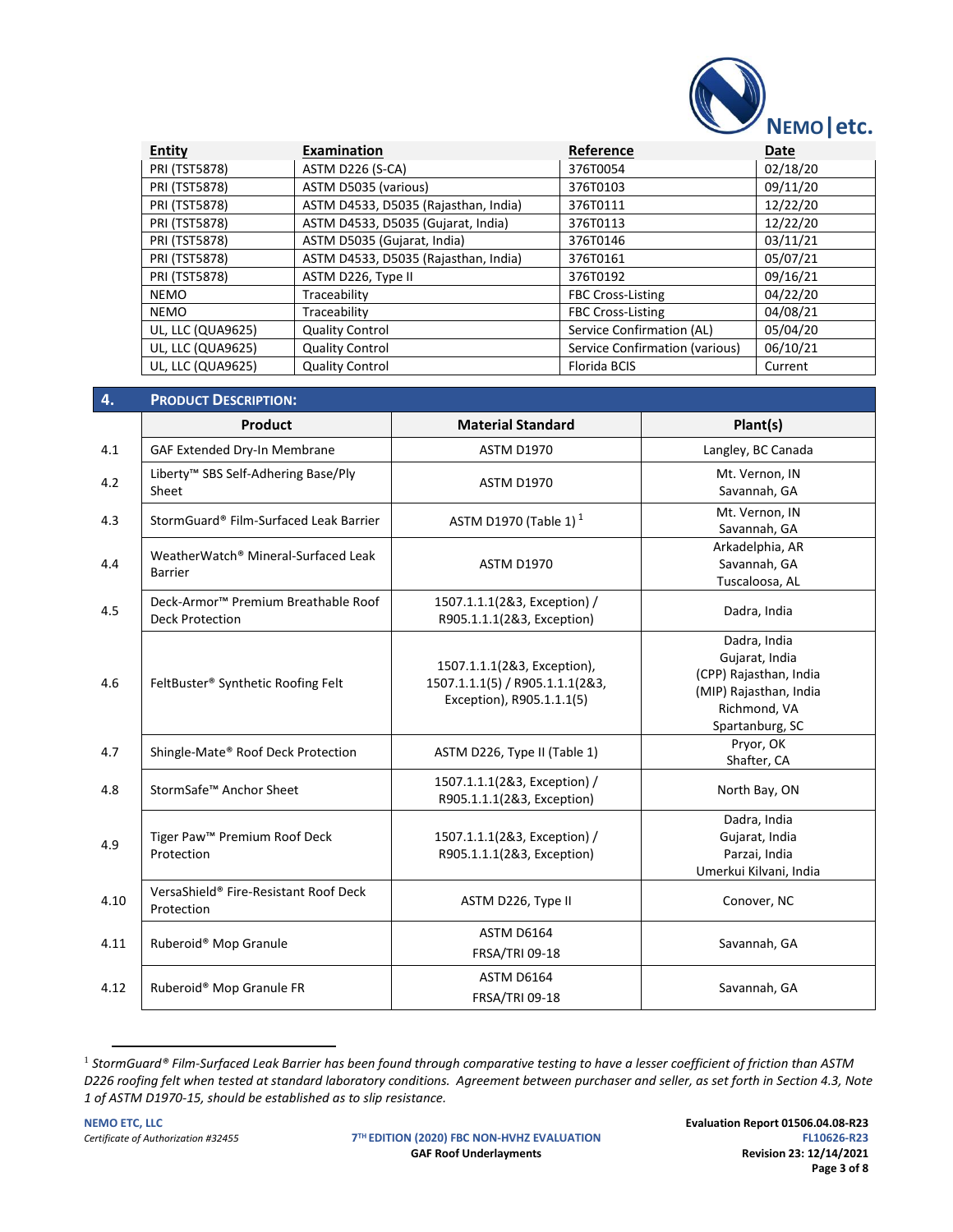

# **5. LIMITATIONS:**

- 5.1 This is a building code evaluation. Neither NEMO ETC, LLC nor Robert Nieminen, P.E. are, in any way, the Designer of Record for any project on which this Evaluation Report, or previous versions thereof, is/was used for permitting or design guidance unless retained specifically for that purpose.
- 5.2 This Evaluation Report is not for use in FBC High Velocity Hurricane Zone jurisdictions (i.e., Broward and Miami-Dade Counties).
- 5.3 This Evaluation Report pertains to above-deck roof components. Roof decks and structural members shall be in accordance with FBC requirements to the satisfaction of the Authority Having Jurisdiction.
- 5.4 This Evaluation Report does not include evaluation of fire classification. Refer to **FBC 1505** for requirements and limitations regarding roof assembly fire classification. Refer to **FBC 2603** for requirements and limitations concerning the use of foam plastic insulation.
- 5.5 **GAF Roof Underlayments** may be used with any prepared roof cover where the product is specifically referenced within FBC approval documents. If not listed, a request may be made to the Authority Having Jurisdiction for approval based on this evaluation combined with supporting data for the prepared roof covering.

| <b>TABLE 1: ROOF COVER OPTIONS</b>                                        |                            |                                       |                                                    |               |                   |                               |                                                      |                                                     |
|---------------------------------------------------------------------------|----------------------------|---------------------------------------|----------------------------------------------------|---------------|-------------------|-------------------------------|------------------------------------------------------|-----------------------------------------------------|
| <b>FBC Section:</b>                                                       | 1507.2                     |                                       | 1507.3                                             |               | 1507.4 and 1507.5 | 1507.7                        |                                                      | 1507.8 and 1507.9                                   |
|                                                                           |                            |                                       | <b>Clay and Concrete Tile</b>                      |               | <b>Metal</b>      | Slate or                      | Wood                                                 |                                                     |
| Underlayment                                                              | Asphalt<br><b>Shingles</b> | Mechanical<br>Attach                  | Adhesive-<br>Set                                   | <b>Panels</b> | <b>Shingles</b>   | Slate-Type<br><b>Shingles</b> | <b>Shingles</b>                                      | <b>Shakes</b>                                       |
| GAF Extended Dry-In Membrane                                              | Yes                        | No                                    | No                                                 | Yes           | Yes               | Yes                           | Yes<br>(joint strips,<br>1507.1.1.3 /<br>R905.1.1.3) | Yes<br>(joint strips,<br>1507.1.1.3/<br>R905.1.1.3) |
| Liberty <sup>™</sup> SBS Self-Adhering<br>Base/Ply Sheet                  | Yes                        | <b>No</b>                             | <b>No</b>                                          | No            | <b>No</b>         | No                            | Yes<br>(joint strips,<br>1507.1.1.3 /<br>R905.1.1.3) | Yes<br>(joint strips,<br>1507.1.1.3/<br>R905.1.1.3) |
| StormGuard® Film-Surfaced Leak<br><b>Barrier</b>                          | Yes                        | <b>No</b>                             | No                                                 | Yes           | Yes               | Yes                           | Yes<br>(joint strips,<br>1507.1.1.3/<br>R905.1.1.3)  | Yes<br>(joint strips,<br>1507.1.1.3/<br>R905.1.1.3) |
| WeatherWatch® Mineral-Surfaced<br>Leak Barrier                            | Yes                        | <b>No</b>                             | <b>No</b>                                          | No            | No                | No                            | Yes<br>(joint strips,<br>1507.1.1.3/<br>R905.1.1.3)  | Yes<br>(joint strips,<br>1507.1.1.3/<br>R905.1.1.3) |
| Deck-Armor <sup>™</sup> Premium Breathable<br><b>Roof Deck Protection</b> | Yes                        | No                                    | No                                                 | Yes           | Yes               | Yes                           | No                                                   | No                                                  |
| FeltBuster® Synthetic Roofing Felt                                        | Yes                        | No                                    | No                                                 | No            | No                | No                            | No                                                   | No                                                  |
| Shingle-Mate® Roof Deck<br>Protection                                     | Yes                        | No                                    | No                                                 | No            | No                | No                            | No                                                   | No                                                  |
| Tiger Paw <sup>™</sup> Premium Roof Deck<br>Protection                    | Yes                        | No                                    | No                                                 | Yes           | Yes               | Yes                           | No                                                   | No                                                  |
| VersaShield® Fire-Resistant Roof<br><b>Deck Protection</b>                | Yes                        | No                                    | No                                                 | No            | No                | No                            | No                                                   | No                                                  |
| Ruberoid® Mop Granule                                                     | No.                        | Yes<br>(Cap Sheet in<br>2-ply system) | Yes<br>(Cap Sheet in<br>2-ply system)<br>See 5.6.1 | No            | N <sub>o</sub>    | No                            | No                                                   | <b>No</b>                                           |
| Ruberoid® Mop Granule FR                                                  | No                         | Yes<br>(Cap Sheet in<br>2-ply system) | Yes<br>(Cap Sheet in<br>2-ply system)<br>See 5.6.1 | No            | <b>No</b>         | <b>No</b>                     | No                                                   | No                                                  |

5.6 Allowable Roof Covers:

**TH EDITION (2020) FBC NON-HVHZ EVALUATION FL10626-R23** GAF Roof Underlayments **Revision 23: 12/14/2021**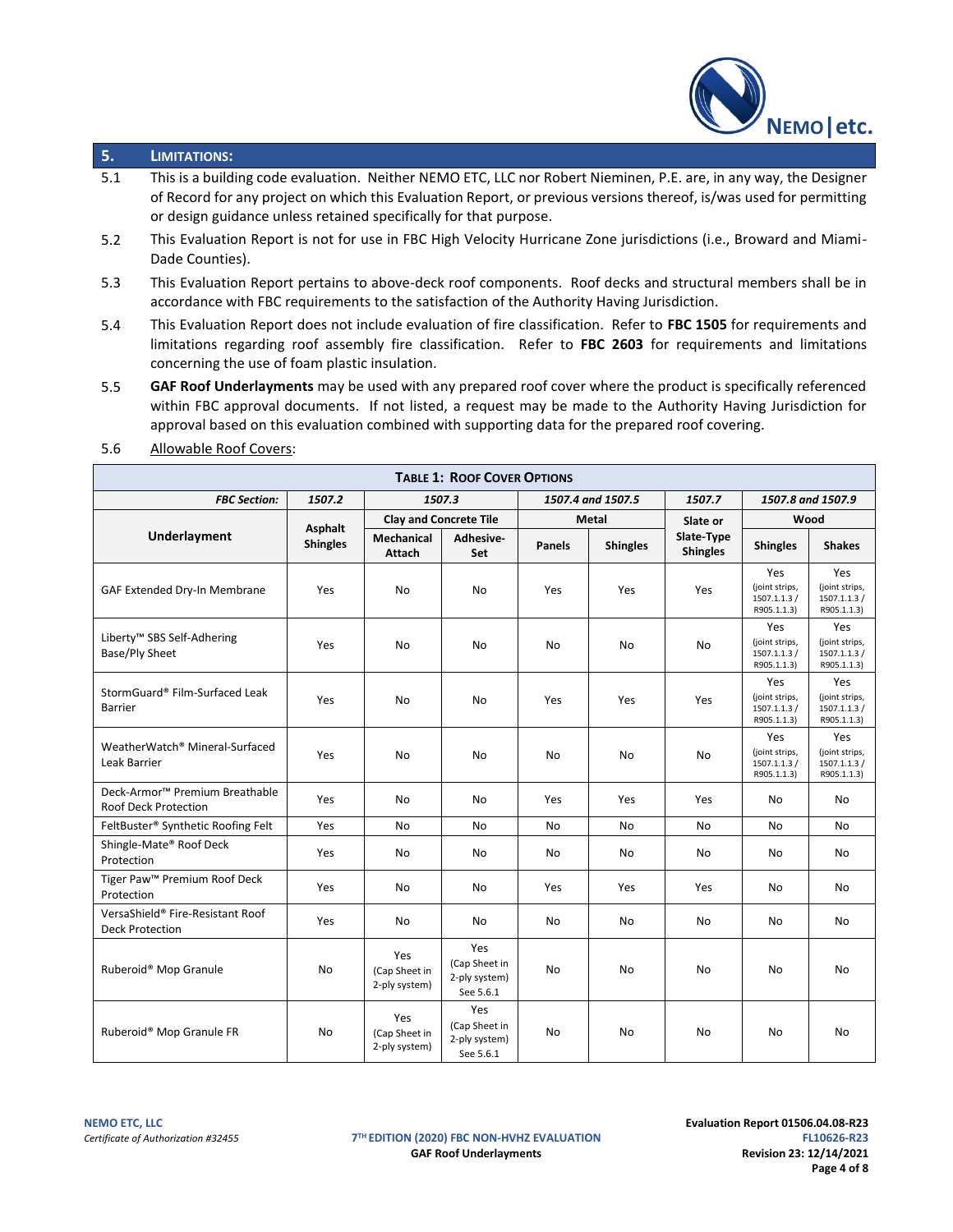

## 5.6.1 Adhesive-set is limited to use of following underlayment / tile-adhesive combinations.

| TABLE 1A: ALLOWABLE UNDERLAYMENT / TILE-ADHESIVE COMBINATIONS <sup>2</sup> |                                        |         |  |
|----------------------------------------------------------------------------|----------------------------------------|---------|--|
| <b>Florida Product Approval</b><br>Underlayment<br><b>Adhesive</b>         |                                        |         |  |
| Ruberoid® Mop Granule; Ruberoid® Mop Granule FR                            | Dupont "Tile Bond™ Roof Tile Adhesive" | FL22525 |  |

## 5.7 Allowable Substrates:

| <b>TABLE 2: SUBSTRATE OPTIONS FOR ADHERED UNDERLAYMENTS</b> |                         |                        |                                               |  |
|-------------------------------------------------------------|-------------------------|------------------------|-----------------------------------------------|--|
| Underlayment                                                | Application             | Primer                 | <b>Substrates</b>                             |  |
| GAF Extended Dry-In Membrane                                | self-adhering           | None                   | plywood                                       |  |
| Liberty <sup>™</sup> SBS Self-Adhering Base/Ply Sheet       |                         |                        |                                               |  |
| StormGuard® Film-Surfaced Leak Barrier                      | self-adhering           | (Optional)<br>ASTM D41 | plywood                                       |  |
| Weather Watch® Mineral-Surfaced Leak Barrier                |                         |                        |                                               |  |
| Liberty <sup>™</sup> SBS Self-Adhering Base/Ply Sheet       |                         |                        |                                               |  |
| StormGuard® Film-Surfaced Leak Barrier                      | self-adhering           | None                   | ASTM D226 felt, Type II                       |  |
| Weather Watch® Mineral-Surfaced Leak Barrier                |                         |                        |                                               |  |
| Liberty <sup>™</sup> SBS Self-Adhering Base/Ply Sheet       |                         | ASTM D41               |                                               |  |
| StormGuard® Film-Surfaced Leak Barrier                      | self-adhering           |                        | metal (flashing metal, valley metal,<br>etc.) |  |
| Weather Watch® Mineral-Surfaced Leak Barrier                |                         |                        |                                               |  |
| Ruberoid <sup>®</sup> Mop Granule                           |                         |                        | structural concrete                           |  |
| Ruberoid <sup>®</sup> Mop Granule FR                        | hot asphalt<br>ASTM D41 |                        |                                               |  |
| Ruberoid® Mop Granule                                       |                         |                        | GAFGLAS <sup>®</sup> #80 Ultima™ Base Sheet   |  |
| Ruberoid <sup>®</sup> Mop Granule FR                        | hot asphalt             | None                   | or Ruberoid® 20 Smooth                        |  |

## 5.8 **Attachment Limitations:**

- 5.8.1 For use under mechanically attached NON-TILE prepared roof coverings, attachment shall be in accordance with the manufacturer's installation instructions, but – for mechanically attached underlayments or base sheets - not less than **FBC 1507.1.1** or **R905.1.1**.
- 5.8.2 For use under tile roof systems, attachment shall be in accordance with the manufacturer's installation instructions, but – for mechanically attached base sheets - not less than:
	- **FRSA/TRI** *Florida High Wind Concrete and Clay Roof Tile Installation Manual*, Sixth Edition, Appendix A, Table 1 (for Two-Ply Asphalt Applied Hot Mop Underlayment) or
	- Section 5.8.3 herein (for other underlayment systems).
- 5.8.3 Wind Resistance for Underlayment Systems in Tile Roof Applications:

The following wind uplift limitations apply to underlayment systems that are not prescriptive in the **FRSA/TRI** *Florida High Wind Concrete and Clay Roof Tile Installation Manual*, Sixth Edition. The Maximum Design Pressure is the result of testing for wind load resistance based on allowable wind loads, and reflects the ultimate passing pressure divided by 2 (the 2 to 1 margin of safety per **FBC 1504.9** has already been applied).

## 5.8.3.1 Direct-to-Deck:

The maximum design pressure for the selected assembly shall meet or exceed that required under FRSA/TRI *Florida High Wind Concrete and Clay Roof Tile Installation Manual*, Sixth Edition, Appendix A, Table 1A or the critical (highest) design pressure determined in accordance with **FBC 1609** or **FBC Residential Chapter 3**.

*<sup>2</sup> Refer to Tile Manufacturer's or Adhesive Manufacturer's Florida Product Approval for Overturning Moment Resistance Performance.*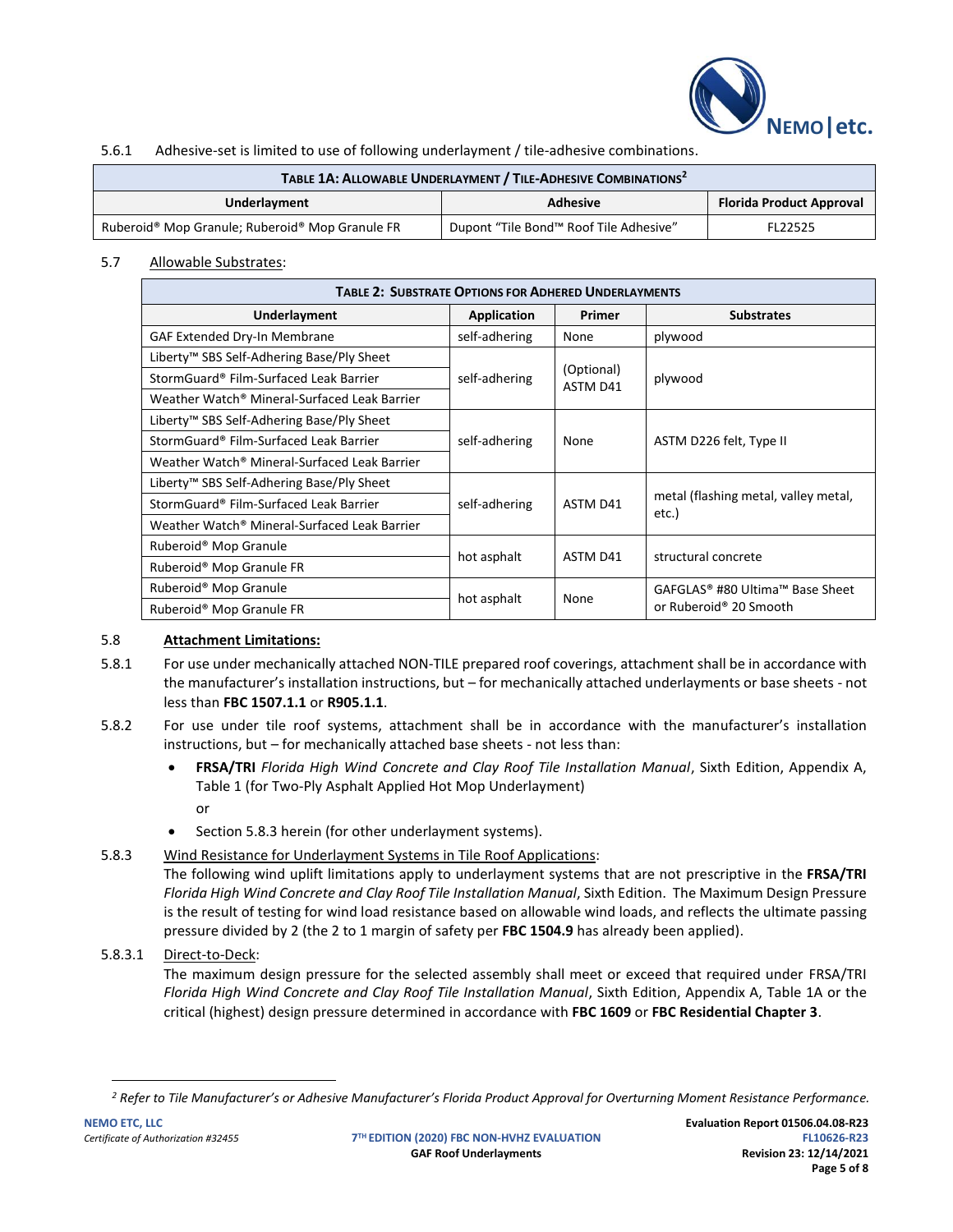

### #1 Maximum Design Pressure = **-442.5 psf**.

- Deck: Min. 2,500 psi structural concrete to meet project requirements to satisfaction of Authority Having Jurisdiction
- Base Sheet: GAFGLAS #75 Base Sheet, Tri-Ply #75 Base Sheet, GAFGLAS #80 Ultima Base Sheet, GAFGLAS Ply 4, Tri-Ply Ply 4 or GAFGLAS Flex Ply 6 applied in full mopping of ASTM D312, Type IV hot asphalt at 20 to 25 lbs/square.
- Cap Sheet: Ruberoid® Mop Granule or Ruberoid® Mop Granule FR applied in full mopping of ASTM D312, Type IV hot asphalt at 20 to 25 lbs/square.

## 5.8.3.2 Mechanically-Attached Base Sheet:

The maximum design pressure for the selected assembly shall meet or exceed that required under **FRSA/TRI** *Florida High Wind Concrete and Clay Roof Tile Installation Manual*, Sixth Edition, Appendix A, Table 1A or the critical (highest) design pressure determined in accordance with **FBC 1609** or **FBC Residential Chapter 3**.

Alternatively, the maximum design pressure for the selected assembly shall meet or exceed at least the Zone 1 design pressure determined in accordance with **FBC 1609** or **FBC Residential Chapter 3**. Elevated pressure zones shall employ an attachment density designed by a qualified design professional to resist the elevated pressure criteria. Commonly used methods are ANSI/SPRI WD1, FM Loss Prevention Data Sheet 1-29 and Roofing Application Standard RAS 117. Assemblies marked with an asterisk\* carry the limitations set forth in Section 2.2.10.1 of FM Loss Prevention Data Sheet 1-29 (February 2020) for enhancements.

## #2 Maximum Design Pressure = **-45 psf**.

- Deck: Min. 19/32-inch plywood to meet project requirements to satisfaction of Authority Having Jurisdiction.
- Base Sheet: GAFGLAS® #80 Ultima™ Base Sheet or Ruberoid® 20 Smooth mechanically attached with 12 ga., min. 1.25-inch long ring shank nails through 32 ga., 1-5/8-inch diameter tin caps spaced 9-inch o.c. at the min. 4-inch wide side laps and 9-inch o.c. at two (2), equally spaced, staggered center rows in the field of the sheet.
- Cap Sheet: Ruberoid® Mop Granule or Ruberoid® Mop Granule FR applied in full mopping of ASTM D312, Type IV hot asphalt at 20 to 25 lbs/square.

## #3 Maximum Design Pressure = **-75 psf**.

- Deck: Min. 19/32-inch plywood to meet project requirements to satisfaction of Authority Having Jurisdiction.
- Base Sheet: GAFGLAS® #80 Ultima™ Base Sheet or Ruberoid® 20 Smooth mechanically attached with 12 ga., min. 1.25-inch long ring shank nails through 32 ga., 1-5/8-inch diameter tin caps spaced 8-inch o.c. at the min. 4-inch wide side laps and 8-inch o.c. at three (3), equally spaced, staggered center rows in the field of the sheet.
- Cap Sheet: Ruberoid® Mop Granule or Ruberoid® Mop Granule FR applied in full mopping of ASTM D312, Type IV hot asphalt at 20 to 25 lbs/square.

## #4 Maximum Design Pressure = **-97.5 psf**.

- Deck: Min. 19/32-inch plywood to meet project requirements to satisfaction of Authority Having Jurisdiction.
- Base Sheet: GAFGLAS® #80 Ultima™ Base Sheet or Ruberoid® 20 Smooth mechanically attached with 11 ga., min. 1.25-inch long ring shank nails through 32 ga., 1-5/8-inch diameter tin caps spaced 4-inch o.c. at the min. 2-inch wide side laps and 4-inch o.c. at four (4), equally spaced center rows in the field of the sheet.
- Cap Sheet: Ruberoid® Mop Granule or Ruberoid® Mop Granule FR applied in full mopping of ASTM D312, Type IV hot asphalt at 20 to 25 lbs/square.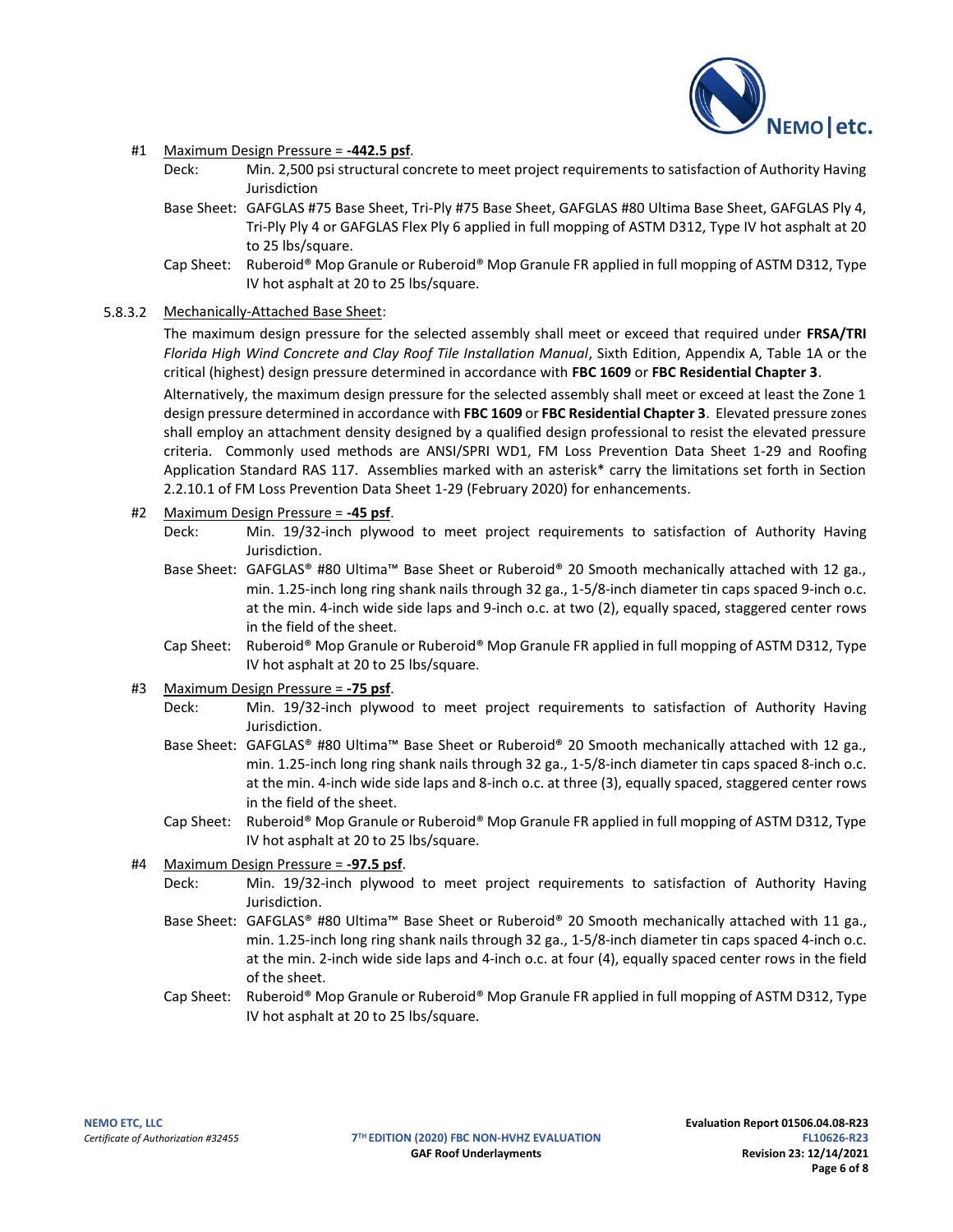

#### 5.9 Exposure Limitations:

| <b>TABLE 3: EXPOSURE LIMITATIONS</b>                                                                                                                                                                                                                                                                                                                                                                                   |                                                        |                                      |  |  |
|------------------------------------------------------------------------------------------------------------------------------------------------------------------------------------------------------------------------------------------------------------------------------------------------------------------------------------------------------------------------------------------------------------------------|--------------------------------------------------------|--------------------------------------|--|--|
| Underlayment                                                                                                                                                                                                                                                                                                                                                                                                           | <b>Prepared Roof Cover</b><br><b>Installation Type</b> | Maximum<br><b>Exposure</b><br>(days) |  |  |
| Deck-Armor <sup>™</sup> Premium Breathable Roof Deck Protection, FeltBuster® Synthetic<br>Roofing Felt, Shingle-Mate® Roof Deck Protection, StormSafe™ Anchor Sheet, Tiger<br>Paw <sup>™</sup> Premium Roof Deck Protection, VersaShield® Fire-Resistant Roof Deck<br>Protection, Liberty™ SBS Self-Adhering Base/Ply Sheet, StormGuard® Film-Surfaced<br>Leak Barrier and WeatherWatch® Mineral-Surfaced Leak Barrier | Mechanically attached                                  | 30                                   |  |  |
| GAF Extended Dry-In Membrane                                                                                                                                                                                                                                                                                                                                                                                           | Mechanically attached                                  | 180                                  |  |  |
| Ruberoid® Mop Granule and Ruberoid® Mop Granule FR                                                                                                                                                                                                                                                                                                                                                                     | Adhesive-set tile roof system                          | 180                                  |  |  |
|                                                                                                                                                                                                                                                                                                                                                                                                                        | Mechanically attached                                  | UNLIMITED                            |  |  |

5.10 Tile Slippage Limitations: When loading roof tiles on the underlayment in direct-deck tile roof assemblies, the maximum roof slope shall be as follows. These slope limitations can only be exceeded by using battens during loading of the roof tiles.

| <b>TABLE 4: TILE SLIPPAGE LIMITATIONS FOR DIRECT-DECK TILE INSTALLATIONS</b>                        |                |                              |      |  |  |  |
|-----------------------------------------------------------------------------------------------------|----------------|------------------------------|------|--|--|--|
| <b>Tile Profile</b><br><b>Underlayment</b><br><b>Staging Method</b><br><b>Maximum Staging Slope</b> |                |                              |      |  |  |  |
|                                                                                                     | Flat           | Max. 10-tile stack           | 4:12 |  |  |  |
| Ruberoid <sup>®</sup> Mop Granule                                                                   | Flat           | Max. 6-tile stack (4 over 2) | 5:12 |  |  |  |
|                                                                                                     | Lugged         | Max. 10-tile stack           | 5:12 |  |  |  |
|                                                                                                     | Flat or Lugged | Max. 6-tile stack (4 over 2) | 5:12 |  |  |  |
| Ruberoid <sup>®</sup> Mop Granule FR                                                                | Lugged         | Max. 10-tile stack           | 4:12 |  |  |  |

#### **6. INSTALLATION:**

6.1 **GAF Roof Underlayments** shall be installed in accordance with **GAF** published installation instructions subject to the Limitations set forth in Section 5 herein and the specifics noted below.

- 6.2 Re-fasten any loose decking panels, and check for protruding nail heads. Sweep the substrate thoroughly to remove any dust and debris prior to application and prime the substrate (if applicable).
- **6.3 Deck-Armor™ Premium Breathable Roof Deck Protection or Tiger Paw™ Premium Roof Deck Protection:**
- 6.3.1 Shall be installed in compliance with requirements for a synthetic underlayment in **FBC 1507.1.1.1(2, Exception) or 1507.1.1.1(3, Exception)** or **FBC Residential R905.1.1.1(2, Exception) or R905.1.1.1(3, Exception)** for the type of prepared roof covering to be installed, and the manufacturer's installation instructions. FBC requirements take precedence over the manufacturer's installation instructions.

#### **6.4 FeltBuster® Synthetic Roofing Felt:**

6.4.1 Shall be installed in compliance with requirements for a synthetic underlayment in **FBC 1507.1.1.1(2, Exception), 1507.1.1.1(3, Exception)** or **1507.1.1.1(5)** or **FBC Residential R905.1.1.1(2, Exception), R905.1.1.1(3, Exception)** or **R905.1.1.1(5)** for the type of prepared roof covering to be installed, and the manufacturer's installation instructions. FBC requirements take precedence over the manufacturer's installation instructions.

| 6.5   | StormSafe <sup>™</sup> Anchor Sheet:                                                                                                                                                                                                                                                                                                                                                                                       |
|-------|----------------------------------------------------------------------------------------------------------------------------------------------------------------------------------------------------------------------------------------------------------------------------------------------------------------------------------------------------------------------------------------------------------------------------|
| 6.5.1 | StormSafe™ Anchor Sheet is limited to use as a mechanically attached base layer in 2-ply underlayment systems.                                                                                                                                                                                                                                                                                                             |
| 6.5.2 | Shall be installed in compliance with requirements for a synthetic underlayment in FBC 1507.1.1.1(2, Exception)<br>or 1507.1.1.1(3, Exception) or FBC Residential R905.1.1.1(2, Exception) or R905.1.1.1(3, Exception) for the type<br>of prepared roof covering to be installed, and the manufacturer's installation instructions. FBC requirements take<br>precedence over the manufacturer's installation instructions. |